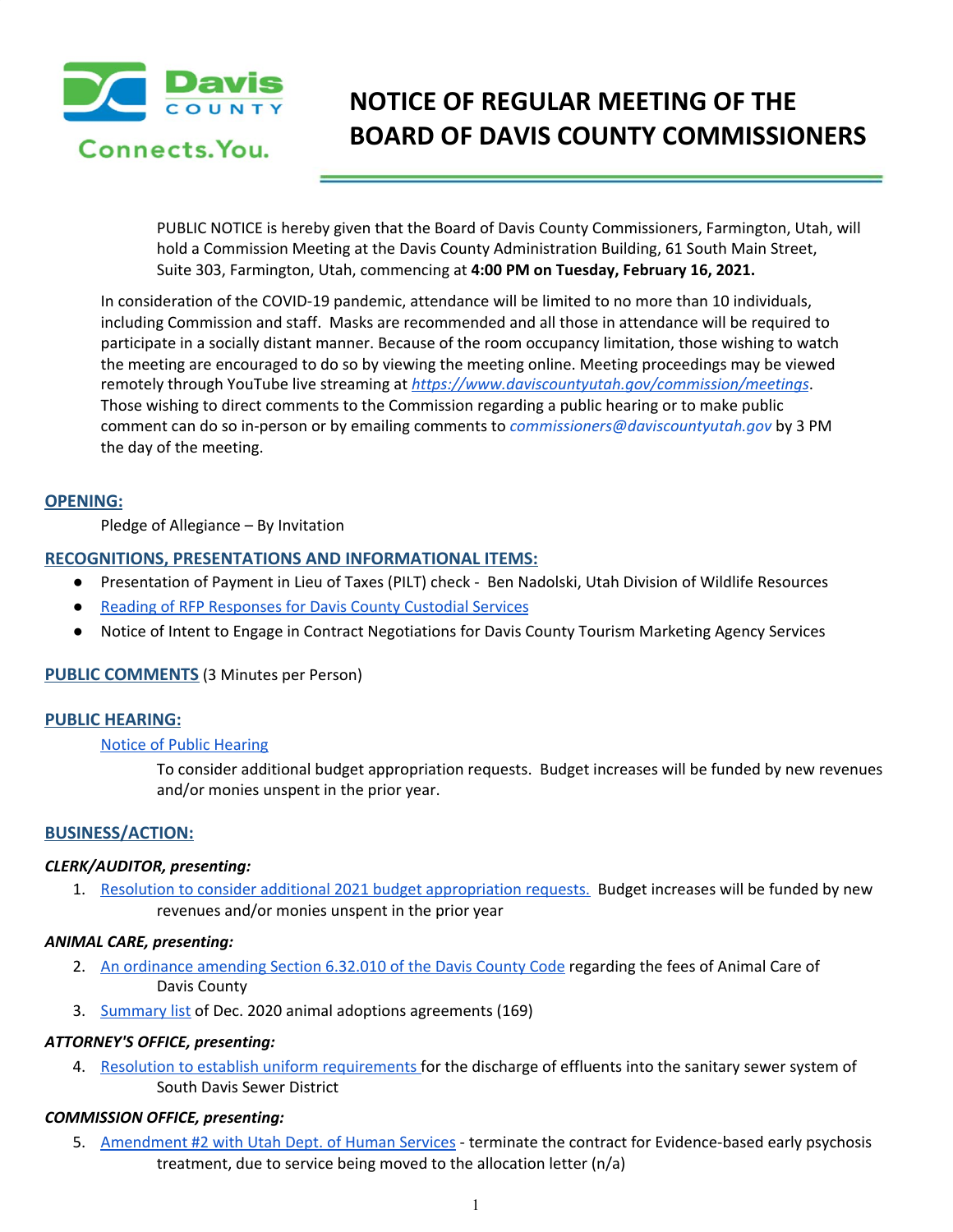# *COMMUNITY & ECONOMIC DEVELOPMENT, presenting:*

- 6. [Authorize](https://drive.google.com/file/d/138z57_2gEQ4q42N-qmc-rbf7h6eaWq9K/view?usp=drivesdk) notice of sale of Davis County surplus real property known as Tax IDs 08-087-0042 and 0077
- 7. Finalize a Quitclaim Deed and receive closing [documents](https://drive.google.com/file/d/1RWtbHAjN6ExCI0d801bEMhe3kNFOMswH/view?usp=drivesdk) for a title company as part of a negotiated sale to the Utah Dept. of Transportation (UDOT) on the sale of surplus real property known as Tax ID 12-091-0001
- 8. Consider for approval the Davis Council of [Governments](https://drive.google.com/file/d/13M4bMaHaa7zf6QkZJV7cjhUzHOWFJM9A/view?usp=drivesdk) (COG) 2021 priority list of highway and public transi[t](https://drive.google.com/file/d/13M4bMaHaa7zf6QkZJV7cjhUzHOWFJM9A/view?usp=drivesdk) corridor preservation projects (UCA 72-2-117.5(7))
- 9. Agreement with Tom Randall [Distributing](https://drive.google.com/file/d/1zWDchDKXF9B18ivWlSemD6BV7Jfyzlay/view?usp=drivesdk) sponsorship for 2021 Great Salt Lake Bird Festival to provide \$25 gift cards (35) for field trip leaders (receivable)
- 10. Agreement with Utah Sports [Commission](https://drive.google.com/file/d/1E_XFO-5w569drnQklgcs9p0Yi7C-FcAK/view?usp=drivesdk) allow the use of the parking lots at the Legacy Center for the Utah Championship Golf Tournament (n/a)

# *FACILITIES DEPARTMENT, presenting:*

11. [Agreement](https://drive.google.com/file/d/1SwRFiFzG3x1Gq96YeyP1uesyN2zecBqF/view?usp=drivesdk) with Modern Out West, PLCC - architectural services for the Legacy Event Center remodel and campus concept (payable)

# *HEALTH DEPARTMENT, presenting:*

- 12. [Agreement](https://drive.google.com/file/d/1T-md_rxzj7y6jig8sWD2OOQKsGL6fhEk/view?usp=drivesdk) with Utah Dept. of Health Community health worker funding in response to COVID-19 (receivable)
- 13. [Agreement](https://drive.google.com/file/d/1uoRtVzuDLulzLDoMF-mNYzti3Kg2syCa/view?usp=drivesdk) with Utah Dept. of Health COVID-19 Davis County Vaccine Supplemental Support Funding for services and vaccinations (receivable)
- 14. [Amendment](https://drive.google.com/file/d/1oR3U9xBXhAYQMNjuvYu0W_4SWbdlaRB1/view?usp=drivesdk) 1 with Utah Dept. of Health extend termination date to Dec. 31, 2021 for the COVID Community Partnership Project (n/a)
- 15. Grant award from U.S. Food and Drug [Administration](https://drive.google.com/file/d/1JnkB4MMeaEbZMKqt0kOysIS4km45NAPa/view?usp=drivesdk) (FDA) training funding for the Retail Standards Grant Program (receivable)
- 16. [Agreement](https://drive.google.com/file/d/1VpN4GbZQXE8vgL7ls5ryH2yCuhZdlEGk/view?usp=drivesdk) with Davis Behavioral Health programming which addresses root causes and factors associated with youth use of electronic cigarettes, marijuana, and other drug in at-risk Davis County communities (pass-through)
- 17. [Agreement](https://drive.google.com/file/d/1CNzC7XnLgjE8RSXhyZ4dAQnk0l4vPVzD/view?usp=drivesdk) with Interstate Barricades delivery and set up of 2 VMS signs for the vaccination clinic taking place at the Legacy Events Center with removal of signs as requested (payable)

## *LIBRARY, presenting:*

18. Agreement with FFKR [Architects/Planners](https://drive.google.com/file/d/1cb50cvmodobfEMhNdMzut5ml1DD6NDUV/view?usp=drivesdk) II - feasibility study for the South Branch Library (Bountiful) (payable)

# *PUBLIC WORKS, presenting:*

19. [Amendment](https://drive.google.com/file/d/1_lDeR4wssAaALrtzzhjolyVEx4vl6ANK/view?usp=drivesdk) with Horrocks Engineers - additional scope of work to include design for the failing retaining wall on the North Fork Holmes Creek on Fairfield Road Project (payable)

# *SHERIFF'S OFFICE, presenting:*

- 20. Memo of [Understanding](https://drive.google.com/file/d/19speWz1zf3xe7Z47jv7WWsN78-N2Q4r3/view?usp=drivesdk) with Utah Dept. of Public Safety to purchase directly from the vendor, Envisage Technologies, for the following modules: Acadis Training, Acadis Registration, Acadis Documents, and Acadis Compliance (n/a)
- 21. [Ratification](https://drive.google.com/file/d/1bscbWc4OqyNF-2L03XseANhAy6jWmo6f/view?usp=drivesdk) of Grants.gov form to make application for the State Criminal Alien Assistance Program(SCAAP) grant
- 22. Ratify grant application with the Bureau of Emergency Medical Service and [Preparedness](https://drive.google.com/file/d/1K2gJ1-I0pVLXzfQVuXq8WZbnKRNmp4re/view?usp=drivesdk) for per capita funding (receivable)
- 23. [Agreement](https://drive.google.com/file/d/17CuWPe7bwfkec8v4tMLmIGb1IcaiPopI/view?usp=drivesdk) with Open Doors to provide housing, food and general care to individuals that have tested positive for COVID-19 or been exposed to someone who has tested positive as determined necessary by Davis County (payable)
- 24. Training [Reimbursement](https://drive.google.com/file/d/1yvylq0Akb2ATHq5acU3InfazlDL6olpm/view?usp=drivesdk) Agreement with Douglas Scott Jeppesen for law enforcement officer training, wages and benefits (receivable)
- 25. Training [reimbursement](https://drive.google.com/file/d/1sgh7IVlVedSVya7H9X0cSIfrn_3PmXBU/view?usp=drivesdk) agreement with JoAnn Thurgood for law enforcement officer training, wages, and benefits (receivable)